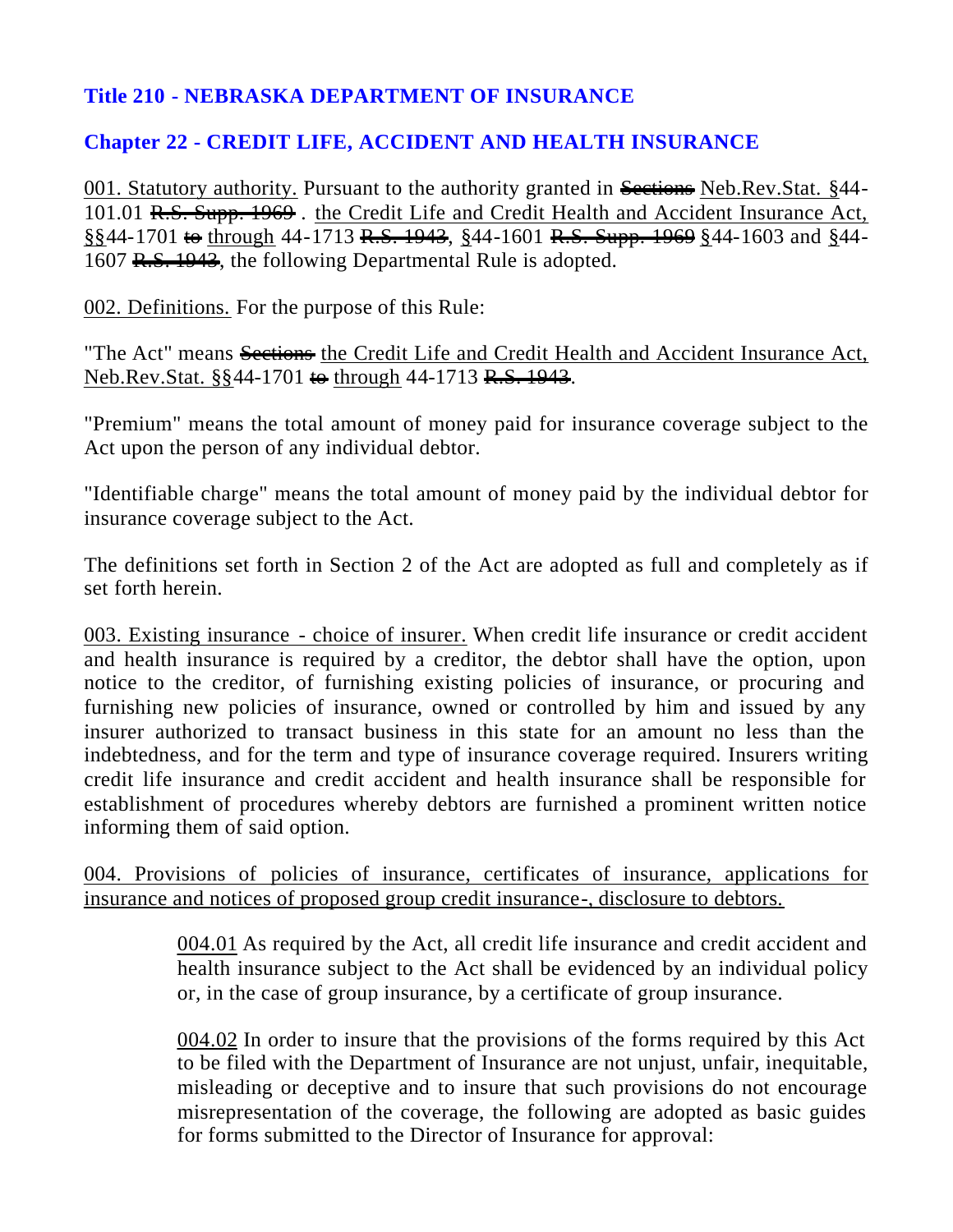004.02A Each such policy or certificate of group insurance shall set forth, in addition to the matters required by the Act and in addition to other requirements of law, a provision for refund as set forth in Section 005 hereof.

004.02B Application for individual policies of insurance and notices of proposed group insurance, required by the Act in those situations in which the individual policy or certificate of group insurance is not delivered to the debtor at the time the indebtedness is incurred, shall contain, in addition to the matters required by the Act and in addition to other requirements of law, a statement that if the insurance is declined by the insurer or for some other reason does not become effective, any premium or identifiable charge will be refunded to the debtor pursuant to the provisions of Section 005 of this Rule.

004.02C Each policy of credit accident and health insurance shall contain a provision that no claim for disability shall be reduced or denied on the ground that diseases or conditions arose from a condition which had existed prior to the effective date of the policy, or the effective date of the coverage under a group certificate, unless such exclusion or coverage for disability arising from preexisting conditions shall be prominently and explicitly set forth on the face of the policy or certificate, delivered to the debtor, by overprinting such exclusions diagonally across the face of such policy or certificate in at least 18 point contrasting color type.

004.02D No policy of credit accident and health insurance shall contain any provision which excludes or restricts liability in the event of disability caused in a certain specified manner except provisions excluding or restricting coverage in the event of disability as a result of pre-existing conditions excluded in accordance with subsection 004.02C, pregnancy, mental or nervous disease or disorder, intentionally self-inflicted injuries, foreign travel or residence, travel in non-scheduled aircraft, war, or military service. Any such excluding or restricting provision must be prominently and explicitly set forth in the policy or certificate delivered to the debtor.

004.02E No policy of credit life insurance or credit accident and health insurance subject to the Act will be approved unless the benefits provided bear a reasonable relationship to the rates to be used in conjunction therewith. The reasonableness of such relationship will be determined on the basis of studies made by the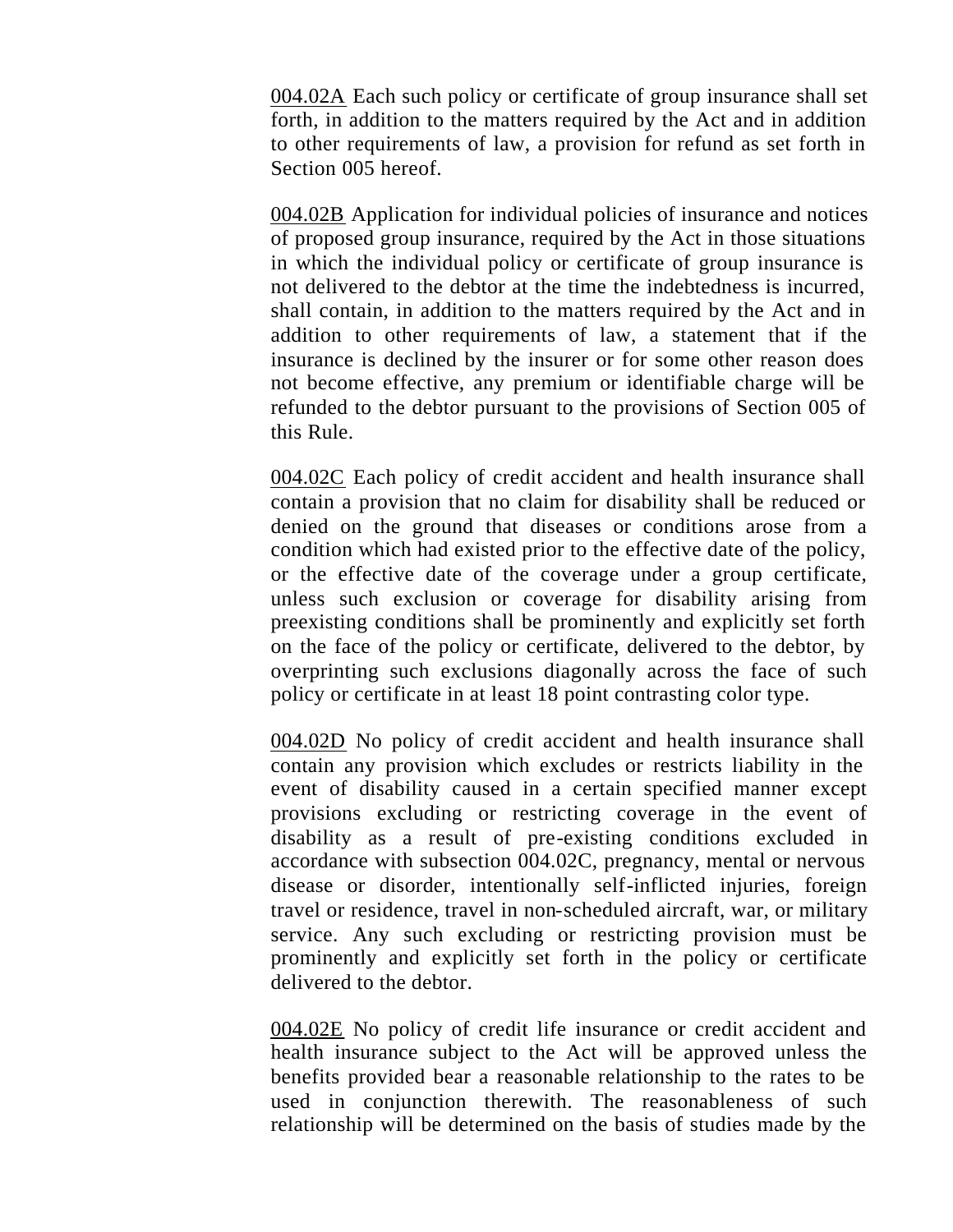Department of Insurance and after considering all factors involved.

## 005. Refunds.

005.01 Each individual policy of credit life insurance and credit accident and health insurance on which the premium is paid by the debtor and each group certificate for which an identifiable charge is made to the debtor shall provide that, in the event of termination of the insurance prior to the scheduled maturity date of the indebtedness, any refund of premium or identifiable charge due shall be paid or credited promptly to the debtor. If a creditor requires a debtor to pay the premium or an identifiable charge for credit life insurance or credit accident and health insurance and such insurance is declined by the insurer or otherwise does not become effective, the insurer, creditor or licensed agent shall promptly arrange for a refund or credit to the debtor of any premium or identifiable charge paid by him for such insurance.

005.02 An insurer shall promptly refund to an individual policyholder and refund or credit to a group policyholder any refund of premium due on termination of insurance prior to the scheduled maturity date of the indebtedness, and a group policyholder or creditor shall promptly refund or credit to the debtor any refund due pursuant to this Section 005. Insurer shall be responsible for establishment of procedures by which such refunds or credits are made.

005.03 The following formulas for computing refunds of credit insurance premiums are hereby declared acceptable to the Director for the kinds of coverage specified.

> 005.03A Pro rata method. The pro rata unearned gross premium method for level term credit life insurance, credit accident and health insurance coverages under which premiums are collected from the consumer on a basis other than single premium basis.

> 005.03B Sum of the digits method. The "rule of 78" or "sum of the digits" unearned premium method for coverages other than those in Subsection paragraph 005.03A.

005.04 At the option of the insurer but consistent with subsection 005.03: no charge for credit insurance may be made for the first fifteen (15) days of a loan month and a full month may be charged for sixteen (16) days or more of a loan month; or a refund may be made on a pro rata basis for each day within the loan month. If the appropriate refund formula is the "sum of the digits" formula, commonly known as the " rule of 78", it shall be sufficient to refer to it by either phrase. No insurance refund need be made to the consumer if all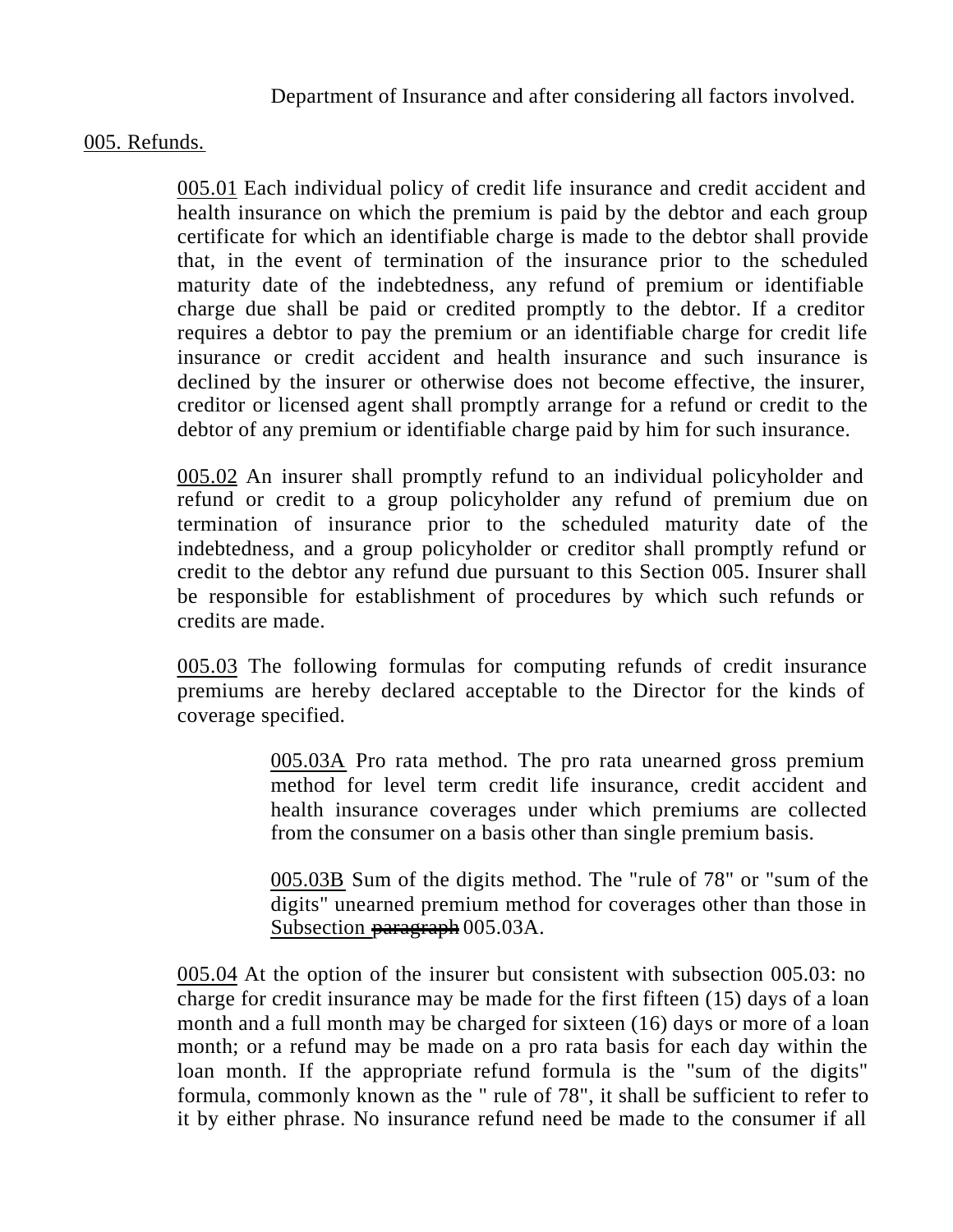refunds and credits due him amount to less than one dollar (\$1).

006. Refinancing or consolidation. In any refinancing or consolidation of an indebtedness, no policy provision covering the new indebtedness shall operate to deny benefits which would have been payable had the refinancing or consolidation not taken place.

The provisions of Section 006 shall be applicable to all claims submitted following the effective date of the amendment. Nothing within Section 006 shall be interpreted as requiring the refiling of current policies but any future filings should include the language adopted and contained in Section 006 of Rule 22.

007. Experience statistics -- (earned and accrued basis). Each insurer writing insurance subject to the Act shall maintain the following statistics with respect to such insurance business on either a calendar-year or policy-year basis: (a) gross premium received, (b) refunds of premiums on terminated insurance, (c) increase in unearned premium reserve, (d) earned premiums, (e) claims paid, (f) increase in claim reserve, (g) claims incurred, (h) reserve increases other than (c) and (f), (i) commissions, (j) fees and allowances, (k) dividends and experience rating refunds, (l) mean amount of life insurance in force, and (m) mean number of individual policies in force during the calendar year. Such statistics shall be subject to call by the Director of Insurance from time to time and shall be maintained in a manner which will facilitate the demonstration of each statistical item with respect to:

007.01 each distinctive type or plan of group insurance coverage;

007.02 each distinctive type or plan of individual insurance coverage;

007.03 reinsurance assumed in connection with coverages described in 007.01 and 007.02;

007.04 classifications 007.01, 007.02, and 007.03 restricted to risks residing in Nebraska;

007.05 classifications 007.01, 007.02, and 007.03 encompassing all risks wherever they may reside.

008. Annual report. Each company shall prepare a report on a form or forms prescribed by the Department of Insurance which shall be filed in conjunction with the Credit Life and Accident and Health Exhibit setting forth such information as may be required by the Director of Insurance.

009. Rate schedules. The rate schedules for each policy form of credit life or credit accident and health insurance shall be submitted with such forms in quadruplicate with a